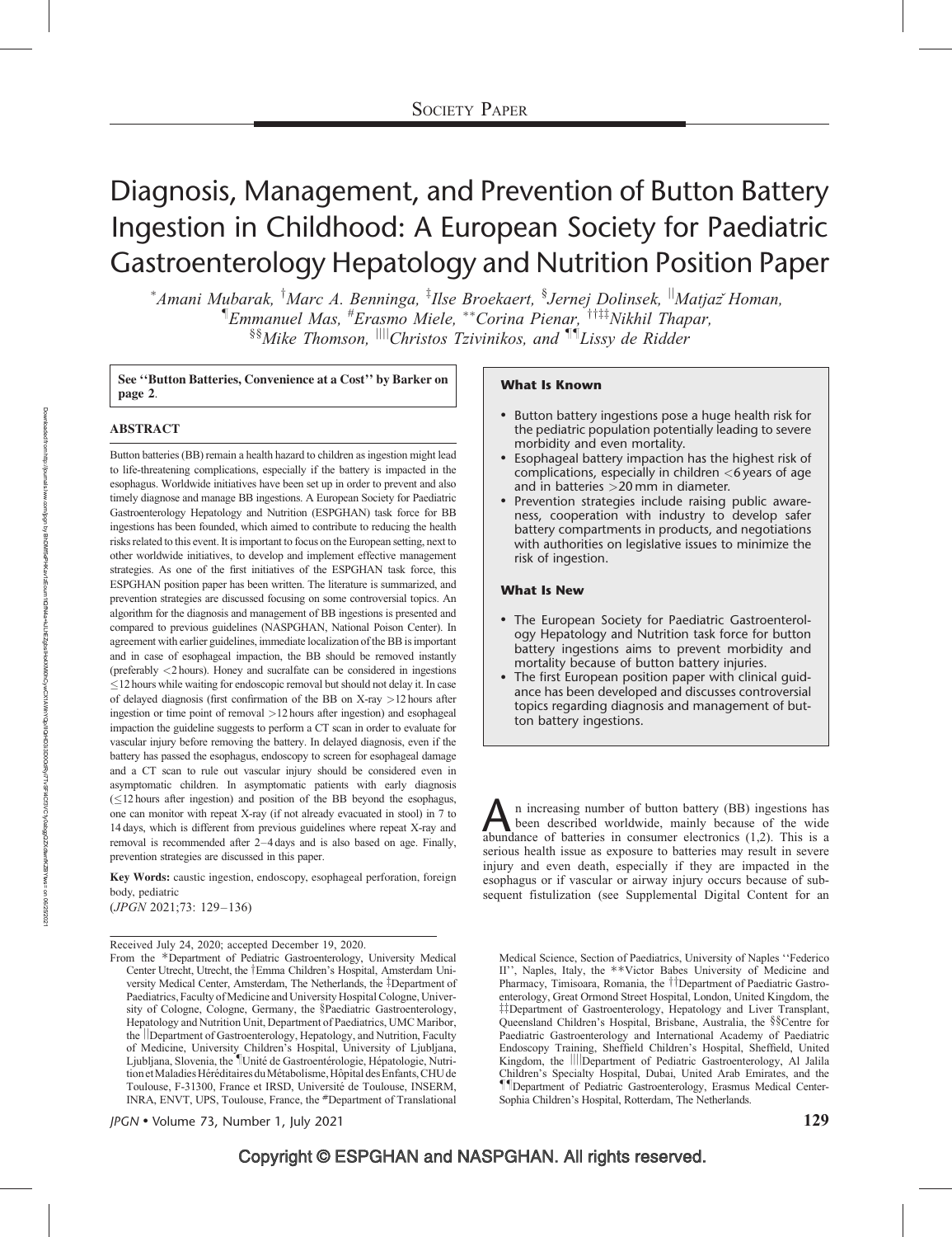illustrative case, <http://links.lww.com/MPG/C191>) (3). The European Society for Paediatric Gastroenterology Hepatology and Nutrition (ESPGHAN) task force for BB ingestions was founded as an ongoing initiative of pediatric gastroenterologists to prevent morbidity and mortality because of such ingestions. This is through raising public awareness and developing prevention strategies with the industry in the first place, and secondly by aiming for better diagnoses and treatment. By having such a task force in Europe, we will be able to do so more effectively as we will be able to use a more localized approach. Part of the strategy is also developing the first European clinical algorithm for the diagnosis and management of BB ingestions, which we do in this article. Although there are already American guidelines (NASPGHAN and the National Poison Center), some topics are still subject to debate and are discussed in more detail, such as what to do with a BB that has already passed the esophagus in asymptomatic cases and whether honey or sucralfate should be used as a mitigation strategy postingestion. In this article, the ESPGHAN's view on these topics is discussed in more detail.

#### METHODS

A systematic search of the literature was performed to identify publications relevant to the aims of this position paper. We performed a search with the following terms: ((coin AND cell) OR button) AND battery AND (ingestion OR consumption). We included randomized controlled trials, cohort studies, cross-sectional studies, clinical trials, epidemiological studies, systematic reviews, meta-analyses, and consensus statements/guidelines published in English up to May 2020. No limitation in the search period was made. We focused on epidemiology, pathophysiology and complications, diagnostics and treatment (clinical presentations, imaging, endoscopy, surgery), follow-up, prevention, and public awareness and formulated clinical recommendations based on the literature.

#### Epidemiology

BB are found in many household electronics, hearing aids, and toys. Changes in manufacturing over the years have led to larger and more powerful batteries. This has not only increased the risk of esophageal battery impaction but escalated the risk of developing severe complications even more  $(1-4)$ . According to recent data, there was a 7-fold increase in the relative risk of severe morbidity because of BB ingestion in the last 2 decades (4). Of all children worldwide presenting with foreign body ingestion, the percentage of children with battery ingestion is estimated to be as high as  $\sim$ 7% to 25% (5–8). Most battery ingestions occur in children <6 years of age with a peak at 1 year of age, which is also the age with the highest risk of complications (1,3). Illustratively, according to the US National Poison Center, there were 3467 BB ingestions (10.46 per million) in that country alone in calendar year 2019 including 53% in children <6 years of age, 1.5% who experienced severe complications, and 3 who have died (21). Less is known about European ingestions but these have been described in case reports and series (9,14).

#### Pathophysiology and Complications

Several theories have been hypothesized regarding the mechanism of injury in BB ingestions. Local pressure necrosis, corrosive damage from leakage of battery content, heavy metal toxicity, and electric injury all seem to play a role (3). It is, however, the electrolysis that seems to be the most significant mechanism. In case, a battery contacts the esophageal tissue, a current is created with the human tissue being the connector of the circuit around the 2 battery poles. This leads to hydroxide ion formation at the negative pole, which in turn rapidly leads to pH rise causing tissue liquefaction and necrosis, comparable with damage occurring in the esophagus after alkaline liquid ingestion (10–12). Transmural esophageal wall damage may occur leading to fistulization of both the esophageal wall and surrounding tissues (such as trachea, aorta or subclavian artery) leading to several life-threatening complications. Unfortunately, severe damage can occur within 2 hours after becoming lodged in the tissue  $(1,2)$ . Possible complications after battery ingestions are listed in Table 1. A recent review by Varga et al described 136,191 cases (31 publications, age range 4 months to 19 years) with battery ingestions (alkaline batteries 43.5%, zinc-air batteries 33%, silver oxide batteries 13.6%, lithium batteries 9.7%) in the respiratory and gastrointestinal tract and estimated the risk of complications to be 0.165% with a lethality of 0.04% (61 cases) (3). This may sound low, nevertheless it should be emphasized that these preventable complications usually occur in otherwise healthy children. Fatal outcomes were because of massive hemorrhage because of fistula formation to the great vessels (aortoesophageal fistula, right subclavian artery-esophageal fistula, esophageal-inferior thyroid arteries, and veins in 44.3%) or suffocation secondary to blood aspiration and bronchopneumonia (11.4%). In the other cases (44.3%), the cause of death was unknown. Therefore, battery ingestions should be considered an important hazard to the pediatric population. In addition to impaction of the battery in the esophagus, other factors increase the risk of complications. For instance, injuries are most commonly seen in batteries >20 mm in diameter and in children  $<6$  years of age; this is because the batteries are relatively large in relation to the size of the esophagus and because they have a higher voltage compared with the smaller batteries (3,13). Logically, voltage and duration of the impaction are associated with more rapid and severe injury, although it is important to realize that even used or old batteries can retain sufficient residual voltage to cause tissue damage. Finally, the site of lodgement and adjacent tissue are predictive of complications. Batteries in the esophagus are typically the most problematic, probably because of the alkaline environment and increased risk of lodgement of foreign bodies in the esophagus, compared with the rest of the gastrointestinal tract. Moreover, because of the anatomical position and close contact with the respiratory tract and the major vessels, fistulization of the esophagus can be fatal (Fig. 1). Various published case series have indicated that the location and orientation of the BB (negative

DOI: [10.1097/MPG.0000000000003048](http://dx.doi.org/10.1097/MPG.0000000000003048)

Address correspondence and reprint requests to Lissy de Ridder, Department of Pediatric Gastroenterology, Erasmus Medical Center-Sophia Children's Hospital, Wytemaweg 80, 3015 CN Rotterdam, The Netherlands (e-mail: [l.deridder@erasmusmc.nl](mailto:l.deridder@erasmusmc.nl)).

Supplemental digital content is available for this article. Direct URL citations appear in the printed text, and links to the digital files are provided in the HTML text of this article on the journal's Web site ([www.jpgn.org](http://www.jpgn.org/)).

ESGPHAN DISCLAIMER: ESPGHAN is not responsible for the practices of physicians and provides guidelines and position papers as indicators.

E.M. received grant or research support from Nestle Italy and Nutricia Italy, served as a member of the advisory board for Abbvie, and received payment/honoraria from Ferring. N.T. is the consultant/ speaker for Nutricia and Takeda. M.T., C.T. L.R., A.M., M.B. I.B., J.D., M.H., E.M., and C.P. report no conflicts of interest.

Copyright  $@$  2021 by European Society for Pediatric Gastroenterology, Hepatology, and Nutrition and North American Society for Pediatric Gastroenterology, Hepatology, and Nutrition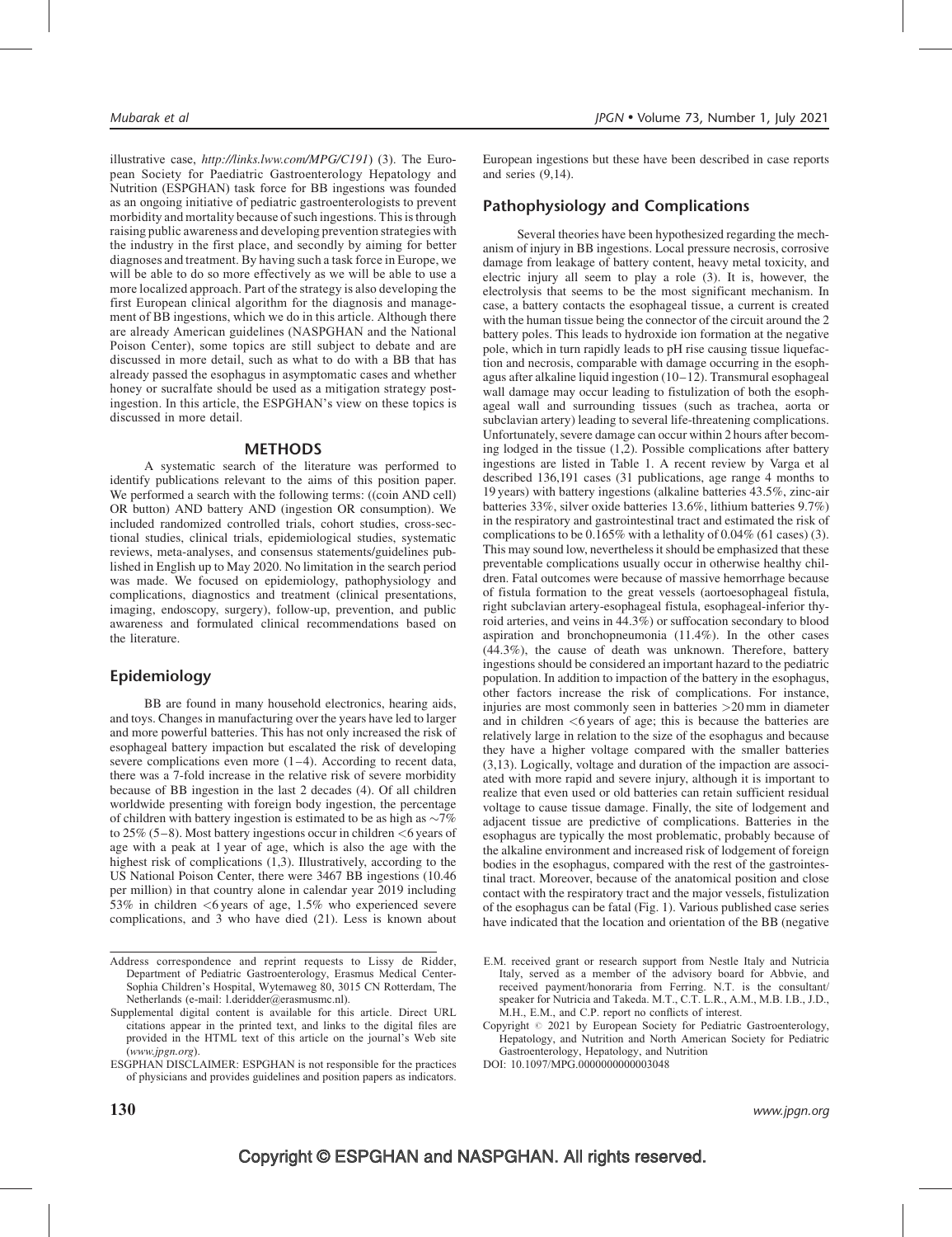#### TABLE 1. Button battery complications

| Respiratory tract |  |
|-------------------|--|
|-------------------|--|

Nasal septal perforation Intranasal synechiae Tympanic membrane perforation Facial nerve paralysis Recurrent laryngeal nerve injury Thyroid hemorrhage Tracheo-esophageal fistula Battery aspiration Pulmonary hemorrhage Bronchial stenosis Pneumonia Gastrointestinal tract Esophageal perforation Esophageal stenosis Stomach perforation Small intestine perforation **Other** Aortoesophageal or other major arterial branch fistula Massive hemorrhage Mediastinitis Spondylodiscitis Periorbital cellulitis

pole) largely determines where the complications are most likely to occur (Fig. 1) (14–17). Caustic injury of the anterior wall of the esophagus prompts greater concern for vascular and tracheal injury, whereas posteriorly oriented inflammation has been associated with the development of spondylodiscitis (18). Anterior injury in the proximal esophagus should also prompt concern for thyroid artery involvement, tracheoesophageal fistula as well as vocal cord injury. Location in the mid esophagus should alert the greatest concern for aortoesophageal fistulae (18).

Batteries passing the esophagus usually pass the remaining gastrointestinal tract successfully: only 7% and 1.3% of overall complications occur in the stomach and small bowel, respectively (3). The battery gets stuck in the esophagus where after both poles are in close contact with the mucosa. Flow of electricity then leads to electrolysis. This is not the case in the stomach or small bowel. In the respiratory tract, complications in the nasal cavity are the most common and account for almost 16% of the complications (3).

Although mucosal damage can occur within 2 hours after lodgement, development of complications mostly takes longer. Perforations are usually diagnosed within 2 days (rarely in the first 12 hours) but fistulas can present up to 4 weeks postremoval. Other complications, such as esophageal strictures, spondylodiscitis or recurrent laryngeal nerve injury may take weeks or even months to develop (1).

#### Diagnosis and Management

Figure 2 shows the diagnostic and management algorithm for battery ingestions and is discussed below. This algorithm is based on literature, previous guidelines and expert opinion, is simple to use and without different strategies dependent on age and size of the BB (19–21).

#### Clinical Presentation

Recognizing BB ingestion is very important because of the extremely narrow 2-hour time window to remove BB impacted in the esophagus. Illustratively, most complications occur after unwitnessed ingestions leading to delayed diagnosis, as symptoms are variable and nonspecific (13). Moreover, presenting symptoms differ according to the impaction site (2,14,22). Most witnessed ingestions present with acute gastrointestinal or respiratory symptoms, such as vomiting, drooling, dysphagia, odynophagia, irritability, coughing, stridor, and shortness of breath (2,14,22).

In unwitnessed ingestions, patients usually present when complications have already occurred, which can take a couple of hours to days (and even weeks). They usually present with hematemesis or hemoptysis, melena, abdominal pain, weight loss, chest pain, cough, stridor, hoarseness, sore throat, decreased range of motion of the neck, and fever. Patients can even present with an acute hemorrhage (2,14,22). Hence, it is of great importance to include foreign body aspiration/ingestion in the differential diagnosis of those cases even if the event was not witnessed.

#### Imaging

Two-view (anterior-posterior and lateral) X-ray is paramount to diagnose BB ingestion and confirm its location. It is important that the X-ray includes the entire neck, chest, and abdomen to avoid missing a BB. In addition, close inspection of the image is necessary to identify a double ring or halo sign (Fig. 3), which can distinguish a battery from a coin, and to determine the position of the negative side of the battery, which is the step-off side on the lateral film. One should be, however, aware that in the slimmer batteries, the ring or halo may not be seen (2). Finally, in a recent study using the density of a disc shaped object to distinguish a coin from a battery was not successful  $(23)$ .

Contrast studies with CT scanning (or MRI scanning after battery removal) are necessary to identify complications, such a mediastinitis, fistulas, and spondylodiscitis. Therefore, if patients have severe symptoms (at presentation or later on) indicative of possible complications (hemorrhage, hemodynamic problems, fever, respiratory symptoms, severe back pain, etc), in case of mucosal injury identified during endoscopy, it is advised to perform (serial) CT/MRI scans of the chest and neck. In delayed diagnosis of an esophageal impaction (first confirmation of the BB on X-ray >12 hours after ingestion or time point of removal >12 hours after ingestion) regardless of symptoms (serial) CT/MRI scans of the chest and neck should also be considered as the BB may have been lodged in the esophagus previously. In some cases, a CT scan should even be done before endoscopy or endoscopic removal of the battery (see below). Note that MRI scans should never be performed before removal of a battery.

#### Endoscopy and Surgery

#### Esophageal and Airway Impaction

When the battery is located in the esophagus, immediate endoscopic removal is necessary, if possible within 2 hours of ingestion. Endoscopy should not be delayed even if the patient has eaten. This procedure should be performed under general anesthesia, after intubation of the patient thereby guaranteeing the airway. During endoscopy, the mucosa should be inspected for extent, depth and location of the injury and the direction of the negative pole (side without the  $+$ '' sign and without the imprint) should be determined, as this is commonly the most damaged site. In case of significant mucosal damage, a nasogastric tube should be carefully placed endoscopically to maintain patency of the lumen and the patient should not receive any food by mouth until it is certain that no perforation or other complications have occurred (see follow-up section). In case of severe mucosal injury, delayed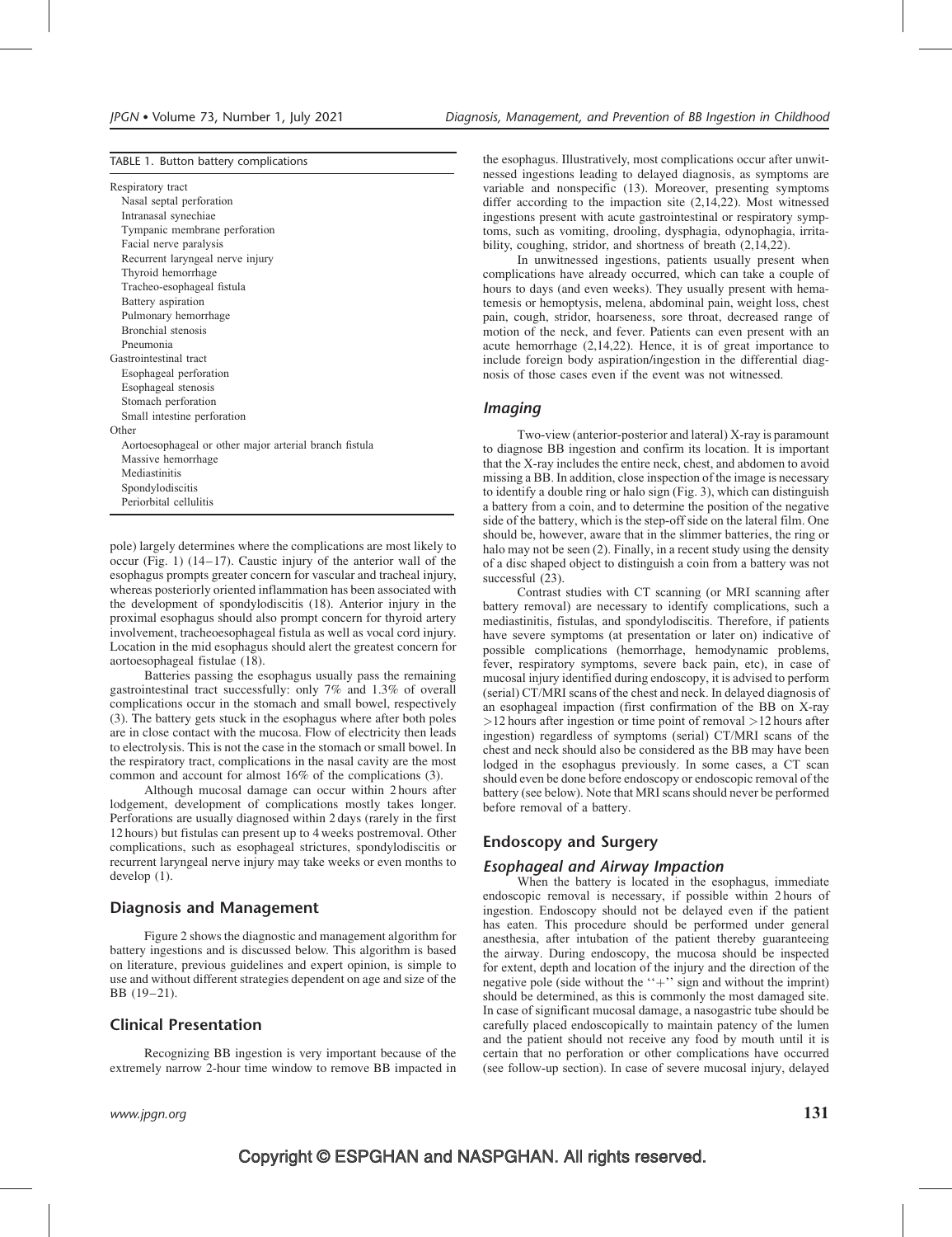

FIGURE 1. Sites of esophageal button battery impaction and related risk of injury. Adapted with permission from Leinwand et al (16).

diagnosis or severe symptoms indicative of complications (such as bleeding), the (cardiothoracic) surgeon should be consulted and further imaging (CT-scan) should be performed even before the removal, as moving the battery might lead to acute perforation or hemorrhage through a fistula. In these cases, a joint approach with (cardiothoracic) surgeons and a cardiac catheter lab may be necessary. Endoscopic removal of the foreign body in the cardiac catheterization laboratory operation room with fluoroscopic guidance and arteriogram of the aorta allows direct visualization of the BB and its proximity to the aorta.

If the ingested battery is located in the airway or in the gastrointestinal tract above the clavicles, an Ear, Nose and Throat (ENT) doctor should be consulted to remove objects from the (upper) airways or upper part of the esophagus by rigid endoscopy (16). Sometimes, it is necessary to perform the endoscopic procedures in collaboration (pediatric gastroenterologist and ENT doctor).

#### Location Beyond the Esophagus

Once the BB passed the esophagus almost three-quarters of ingested batteries pass spontaneously within 4 days (24). According to the NASPGHAN guideline, removal is, therefore, advised if a BB is still in the stomach after 2 to 4 days (30). As virtually all (99.9%) batteries will, however, still pass within 7 to 14 days while rarely

causing complications, in this guideline we suggest a different approach in order to prevent (unnecessary) endoscopies (24). Therefore, based on this evidence, we recommend that once the BB has passed the esophagus, asymptomatic cases should be followed-up after 7 to 14 days with an X-ray to confirm passage unless the battery has been noticed in the stools by the parents (parents should be instructed to check all stools) (3,24). Only if the battery still has not passed the stomach by 7 to 14 days, endoscopic removal is necessary as by then the chance that it will pass spontaneously is expected to be minimal. The same advise goes for symptomatic patients with a battery located in the stomach, although the risk of complications in these patients is still low.

In case, a battery is lodged in the small intestine and causes symptoms or does not pass spontaneously, surgical evaluation and removal is necessary, which fortunately is rarely needed. Once in the colon, a battery will almost always pass without intervention.

Nevertheless, it should be noted that the presence of a BB in the stomach or beyond does not exclude esophageal injury, especially in unwitnessed ingestions when the total time of BB exposure is unknown. BBs can transiently lodge in the esophagus and cause severe erosion and ongoing injury. Even after passage of the battery into the stomach or beyond, necrosis of the esophagus and surrounding tissues is an ongoing process that can lead to fistulization and associated severe outcome. In fact, fatalities in children where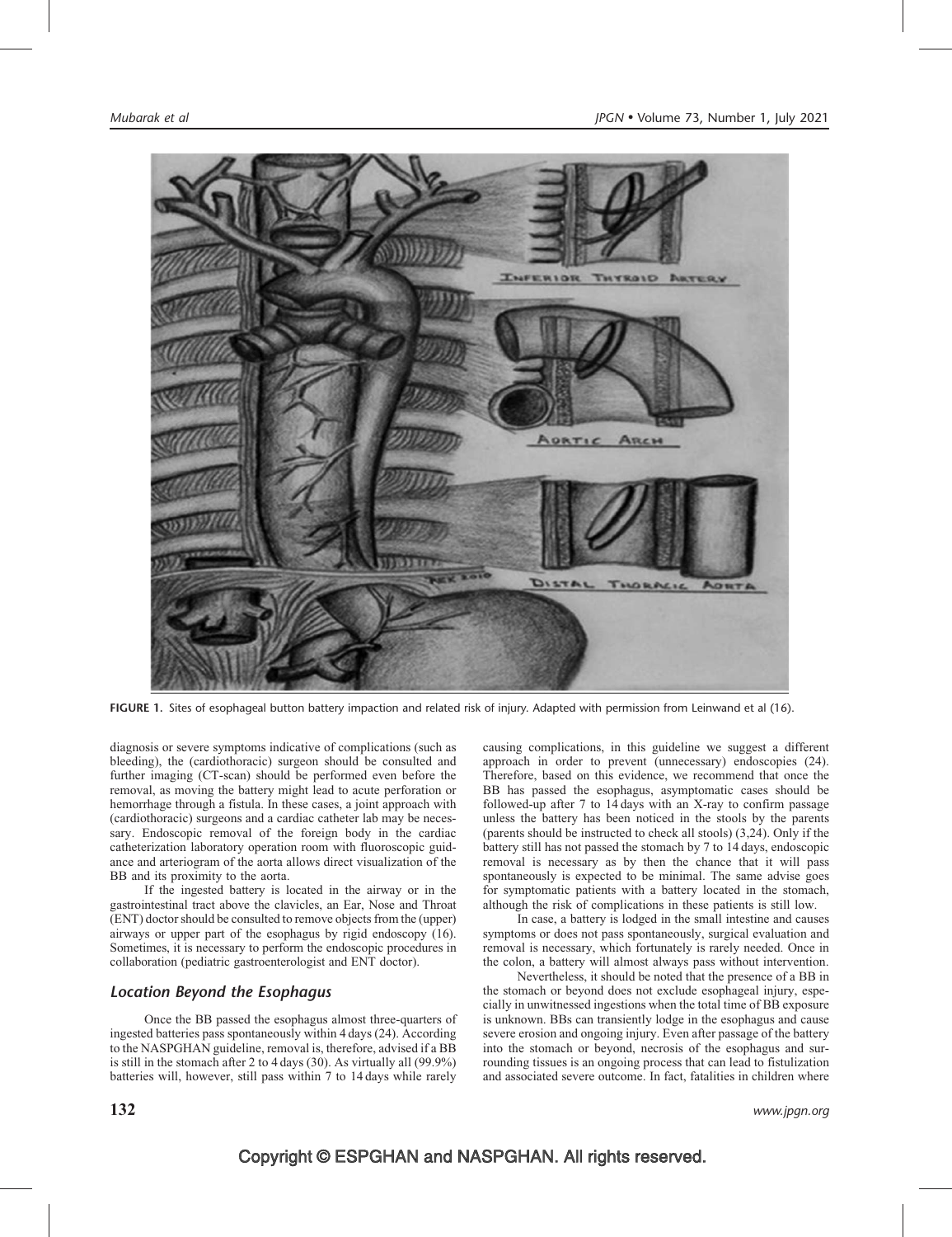

FIGURE 2. Diagnostic algorithm for button battery ingestions.

the battery was initially discovered in the stomach have been reported (21). In these cases, the cause of death was indeed likely because of esophageal injury that occurred from the BB transit. In addition, gastric necrosis of uncertain clinical significance has also been reported by BB within the stomach in asymptomatic children (25–28). Likewise, a recent multicenter retrospective cohort study of 68 patients with BB in the stomach has shown that after adjusting for age and symptoms, the likelihood of visualizing gastric damage among patients who had BBs removed after 12 hours post ingestion was 4.5 times higher compared with those with BB removal within 12 hours of ingestion. The clinical relevance of this, however, seems low as data show that arrested battery progression did not lead to adverse outcomes (24,29).

So presence of a BB in the stomach is most likely not permanently harmful to the stomach itself but in specific circumstances (unwitnessed ingestion, delayed diagnosis [>12 hours after ingestion], symptomatic child), emergency endoscopy may still be indicated (to exclude esophageal damage). Another indication for endoscopic removal in the stomach is the co-ingestion of a magnet as this may lead to entrapment of the stomach or intestinal wall between the battery and the magnet causing necrosis. If a battery and magnet have already passed the stomach, consultation of a surgeon is necessary; the patient should be either monitored closely or the battery and magnet should be removed surgically.

Our recommendations to remove gastric BBs in symptomatic cases, in patients with unwitnessed ingestion or delayed diagnosis  $($  > 12 hours after ingestion) and in case of a magnet co-ingestion are only slightly different from the recent recommendation of The National Button Battery Task Force (BBTF) (30). They recommend that in asymptomatic cases with BBs in the stomach, outpatient observation may be considered in case-to-case basis only if the patient is asymptomatic, has no history of prior esophageal disease, no co-ingestion with magnet and if reliable follow-up is possible. In other cases, a BB in the stomach should be removed (30). At present, there is not enough evidence to make stronger recommendations, and larger prospective studies are needed to assess and stratify the risk for BB in the stomach.

Finally, in otherwise healthy children (especially toddlers) with acute onset of hematemesis, a high index of suspicion for battery ingestion should be maintained and diagnostics should be performed to expose the battery.

#### pH Neutralization Strategies to Mitigate Injury Progression After Ingestion

There are several reasons why timely removal of the battery may not be possible. For example, people living far from hospitals may not reach the hospital in time or the anesthetist may be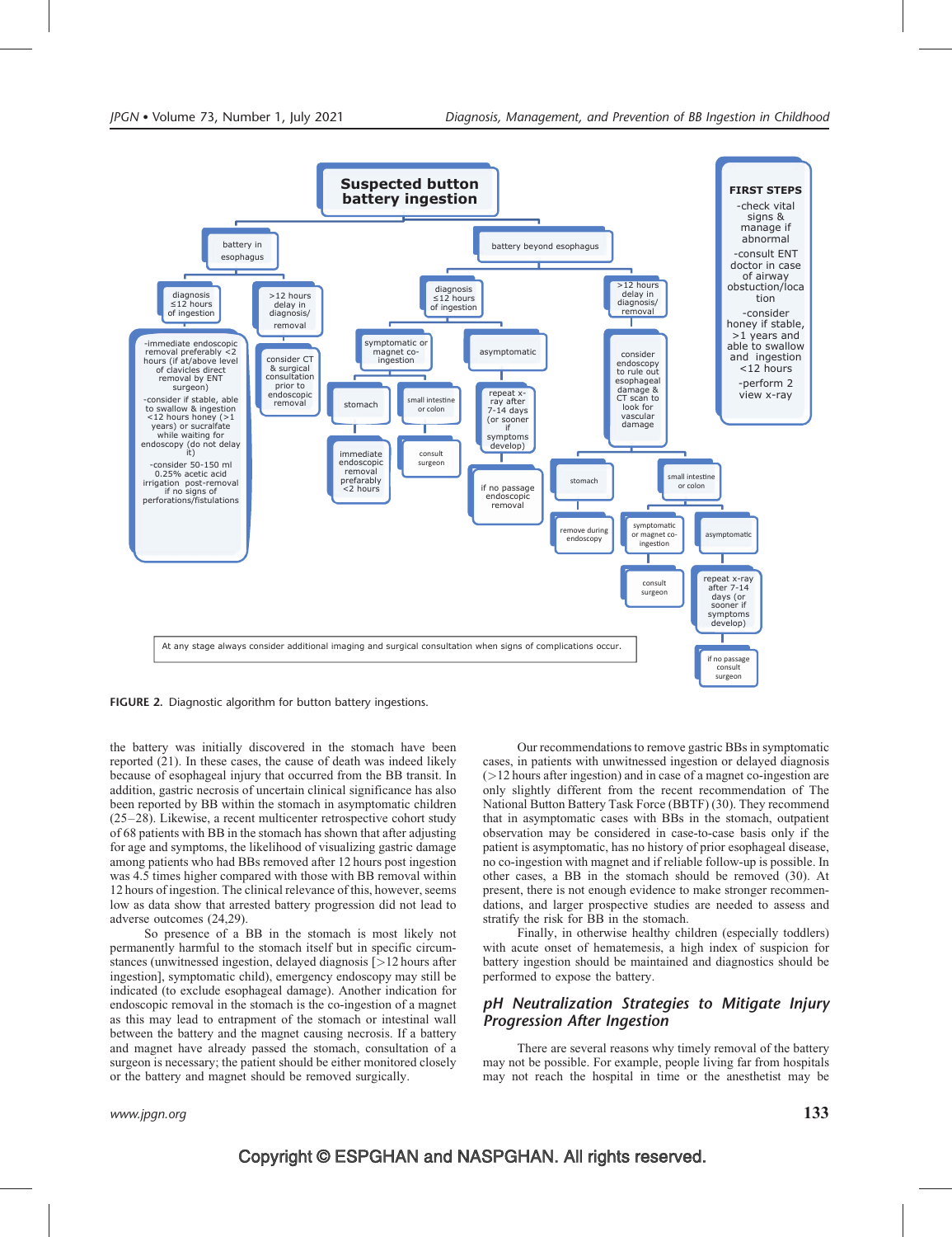

FIGURE 3. Halo sign.

unavailable because of another emergency intervention. Even in a large urban setting, parents will often present to a health facility without pediatric endoscopy available and as a result precious or crucial time can be lost. In such cases, early and frequent ingestion of honey, and if available, sucralfate in the clinical setting may have the potential to reduce injury severity and improve patient outcomes (31). It is, however, important to realize that available data are based on promising in-vitro and in-vivo studies of piglets while human studies are still lacking. The mechanism of action is thought to be not only coating of the battery and thereby limiting electrolysis but also neutralization of generated hydroxide as both honey and sucralfate are weak acids. Esophageal perforation is less likely in the first 12 hours after ingestion but this period does contain the peak of electrolysis activity and battery damage (32). Therefore, giving honey and/or sucralfate (1 g/10 mL suspension) might be considered within this time span. The advised dose for both is 10 mL (2 teaspoons) every 10 minutes with a maximum of 6 doses of honey and 3 doses of sucralfate, respectively (21,31).

One should be cautious in case of a delayed diagnosis, clinical suspicion of perforation, mediastinitis, sepsis, swallowing difficulties, allergies to honey or sucralfate, and in children  $\langle 1 \rangle$  year of age because of the small risk for infant botulism with honey intake (21). Moreover, administration of honey or sucralfate should never be the reason to delay endoscopy removal, which is always the most important intervention. Parents calling the emergency room may be, however, advised to directly start giving honey if the history is strongly suggestive of BB ingestion and no signs of perforation are present.

Another mitigation strategy is neutralization of accumulated tissue hydroxide through acetic acid irrigation immediately

following battery removal and may be considered an option (21). This can be done with 50 to 150 mL 0.25% sterile acetic acid and should only be considered if signs of perforation are absent (21,32– 36). Again, it is important to note that this recommendation is based on a study in piglet esophagus preparations and a very small study in children  $(n = 6)$  (33,35).

Anesthetists in every center should be aware of these preendoscopic removal strategies and get involved in the formulation of agreed protocols in an effort to avoid unnecessary delays in procedures. The entire specialty needs to be aware of the supporting data on general peri-operative considerations for management and potential complications of BB ingestion (34,37).

#### Postremoval Evaluation and Management and Follow-up

All patients with mucosal injury after battery removal should be admitted to the hospital and monitored closely. In these patients, a second look within 2 to 4 days after removal may be considered, as this could provide useful prognostic information (38). A clear liquid diet may be started if there are no signs of perforation on esophagogram. The esophagogram can be performed 1 to 2 days after removal (21). In complicated cases, this period should be extended until the patient is stabilized. When a clear liquid diet is tolerated, the diet can progress to soft foods. Depending on the severity of the injury, this may be considered to be continued up to for 4 weeks in order to avoid mechanical injury. Broad-spectrum antibiotics to prevent mediastinitis should be considered in patients with severe injury, perforation, and/or fever. As described above, (serial) MRI and CT scans are necessary to detect complications in patients with significant injury and/or delayed removal.

Long-term follow-up after removal depends on the presence and extent of esophageal injury. In case of injury, contrast esophagograms and/or repeat endoscopies are necessary to detect stricture formation, which can occur weeks after the incident. Early dilatation of a stricture will lead to better swallowing function; however, one should wait 4 weeks postingestion for the tissue to be healed (2). Studies on long-term follow-up are scarce and are encouraged.

Exhaustive discharge instructions need to be provided outlining the signs and symptoms of upper gastro-intestinal bleeding. Use of acid blockade to minimize the impact of acid reflux on the esophageal injury has not been studied but seems well justified in cases of mucosal injury.

#### Prevention

As mentioned before, BB ingestions may cause severe morbidity and even mortality, and prevention is of extreme importance. According to Litovitz et al (12), in around 60% of cases, batteries are directly taken from an electrical device by the child himself whereas around 30% of the children ingest loose batteries. In approximately 10% of cases, the batteries were obtained from the packaging. In fact, Lahmar et al (39) calculated that almost 70% of the ingestions can be prevented with screw-secured compartments and individual blisters for batteries. Therefore, securing the battery compartment of the product is the most important intervention to prevent battery ingestion. For this, it is essential to collaborate with industry to ensure a clear understanding of the hazards that come with poorly secured products (40). Making the battery less attractive for children could be an option. With this perspective, a new bitter coating has been developed by the industry, but of course we do not know yet whether this will truly decrease ingestions (41). Regulatory agencies could also play a role by re-evaluating current battery legislation by implementing national strategies for improving the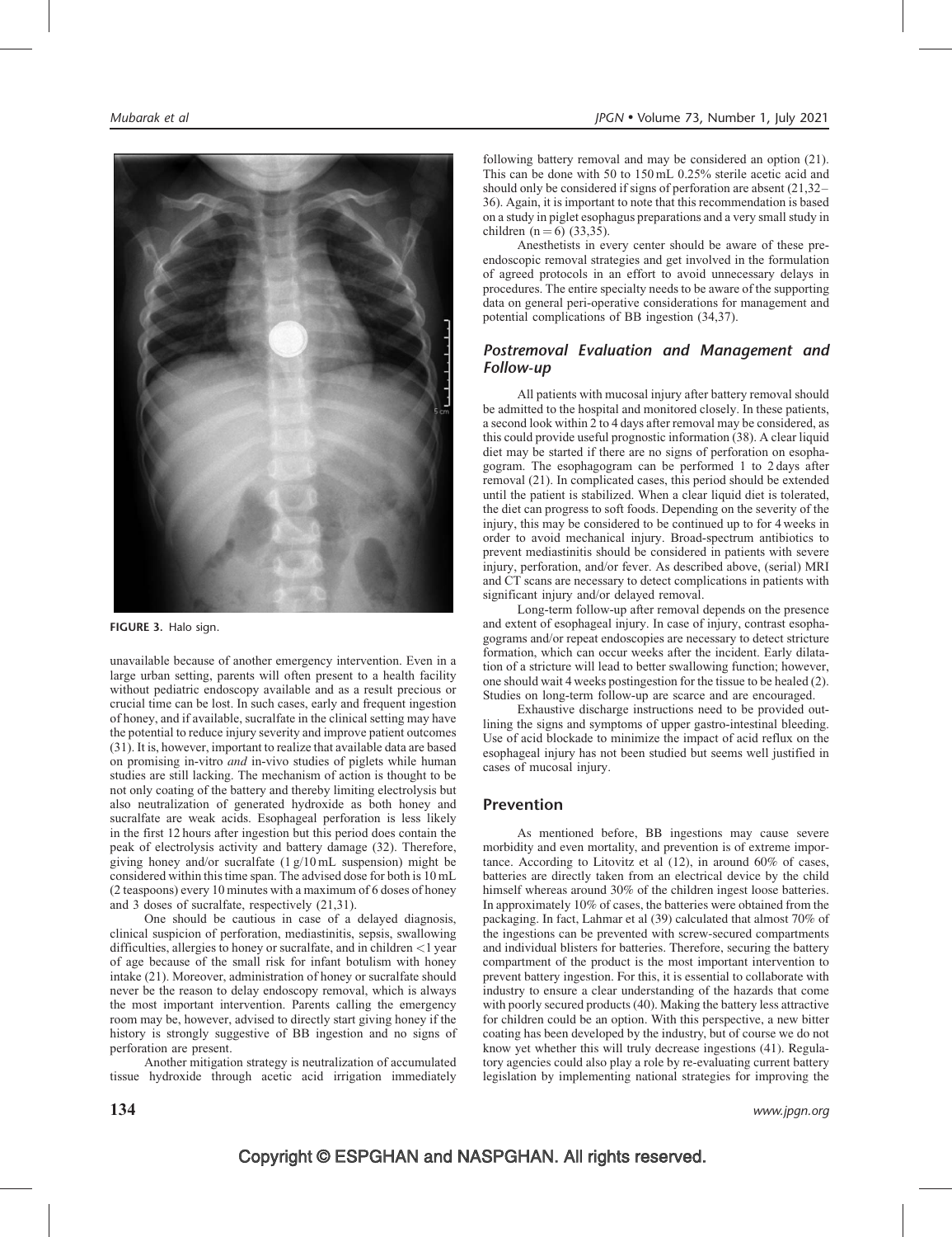safety of button batteries, such as those by the Australian Competition and Consumer Commission (42). Additionally, raising public awareness making parents and caregivers aware of the dangers of battery ingestion is essential as this could increase their cautiousness with products containing batteries and seek early medical attention when an ingestion has occurred. To raise public awareness, involvement of the industry, media, schools, family doctors, and pediatricians (through National Pediatric Societies) is also very important. Finally, it is important that professionals are aware of the diagnostic and management approach when a child presents with a battery ingestion. This could be done by giving more attention to this subject in medical school, postgraduate pediatric, emergency, and family medicine training. In addition, BB flyers in local languages can be prepared by experts and distributed to the professionals, educators, parents, and so forth. As ESPGHAN task force for battery ingestions, we aim at contributing to all these factors, which are paramount for the prevention of BB ingestion. As a first step, the task force will aim to organize symposiums during several (medical) conferences, set up a European registry collecting data on BB ingestions and set up media campaigns throughout Europe.

### Conclusions and Recommendations

On the basis of the available data, the ESPGHAN task force for BB ingestions concludes that:

- 1. Presence of a BB in the esophagus is considered to be a medical emergency and endoscopic removal is necessary as soon as possible  $(<2$  hours).
- 2. Mitigation strategies with honey and sucralfate can be considered in specific cases while waiting for endoscopy, but should not delay it.
- 3. Imaging (CT scan) is important to uncover vascular injury and should be performed in case of delayed (>12 hours after ingestion) diagnosis/removal (before removal) or if severe mucosal damage is seen during endoscopy.
- 4. Removal of gastric BB is necessary in symptomatic cases, in case of co-ingestion with a magnet or in delayed diagnosis.

The ESPGHAN task force for BB ingestions recommends further research on:

- 1. Avoidance of the risk of mucosal injury in case of a battery ingestion, for example, changes in battery design and technology.
- 2. Immediate ingestion of mitigating substances, such as honey.
- 3. Efficacy of prevention strategies.
- 4. Follow-up after battery ingestion.
- 5. Evaluating current guidelines in clinical practise.

#### SUMMARY

Children with BB ingestion commonly present in the emergency department. Such cases are considered highly emergent as mucosal damage can occur within 2 hours if the battery is impacted in the esophagus necessitating urgent endoscopic removal. Children may, however, present with nonspecific respiratory or gastrointestinal symptoms where the ingestion has not been witnessed. Therefore, including battery ingestions in the differential diagnosis of unexplained symptoms is paramount to avoid delaying the diagnosis and increasing the risk of severe complications and even death. The first step after suspected battery ingestion is to stabilize the patient and to perform X-ray studies to localize the battery. If still present in the esophagus or located in the stomach in a symptomatic

www.jpgn.org  $\qquad \qquad \qquad 135$ 

patient, immediate endoscopic removal is necessary. When located in the airway or above the clavicles, the ENT doctor should be consulted. In asymptomatic cases with location of the battery in the stomach or in the small intestine or colon, patients can be followed up with X-ray 7 to 14 days after ingestion. It is important to keep in mind that delayed diagnosis or removal may be associated with more life-threatening complications. In these cases, it is necessary to perform additional imaging (CT scan with contrast) and to consult the surgeon before endoscopy. When a battery is removed, it is also important to follow-up the patient for the development of complications, such as esophageal strictures.

Finally, it is of great importance to develop different prevention strategies along with the industry and regulatory agencies. The ESPGHAN task force for BB ingestions aims at playing an important and ongoing role in these prevention plans.

#### **REFERENCES**

- 1. Litovitz T, Whitaker N, Clark L, et al. Emerging battery-ingestion hazard: clinical implications. Pediatrics 2010;125:1168-77.
- 2. Jatana K, Litovitz T, Reilly J, et al. Pediatric button battery injuries: 2013 task force update. Int J Pediatr Otorhinolaryngol 2013;77:1392–9.
- 3. Varga Á, Kovács T, Saxena AK. Analysis of complications after button battery ingestion in children. Pediatr Emerg Care 2018;34:443–6.
- 4. Eliason M, Ricca R, Gallaghe T. Button battery ingestion in children. Curr Opin Otolaryngol Head Neck Surg 2017;25:520–6.
- 5. Ibrahim A, Andijani A, Abdulshakour M, et al. What do Saudi children ingest?: a 10-year retrospective analysis of ingested foreign bodies from a tertiary care center. Pediatr Emerg Care 2019;71:443–8.
- 6. Khorana J, Tantivit Y, Phiuphong C, et al. Foreign body ingestion in pediatrics: distribution, management and complications. Medicina (Kaunas) 2019;55:686.
- 7. Diaconescu S, Gimiga N, Sarbu I, et al. Foreign bodies ingestion in children: experience of 61 cases in a pediatric gastroenterology unit from Romania. Gastroenterol Res Pract 2016;2016:1982567.
- 8. Kramer RE, Lerner DG, Lin T, et al., North American Society for Pediatric Gastroenterology, Hepatology, and Nutrition Endoscopy Committee. North American Society for Pediatric Gastroenterology, Hepatology, and Nutrition Endoscopy Committee. Management of ingested foreign bodies in children: a clinical report of the NASPGHAN Endoscopy Committee. J Pediatr Gastroenterol Nutr 2015;60:562-74.
- 9. Fuentes S, Cano I, Benavent M, et al. Severe esophageal injuries caused by accidental button battery ingestion in children. J Emerg Trauma Shock 2014;7:361–421.
- 10. Jatana K, Rhoades K, Milkovich, et al. Basic mechanism of button battry ingestion injuries and novel mitigation strategies after diagnosis and removal. Laryngoscope 2017;127:1276–82.
- 11. Yoshikawa T, Asai S, Takekawa Y. Experimental investigation of battery-induced esophageal burn injury in rabbits. Crit Care Med 1997;25:2039–44.
- 12. Tanaka J, Yamashita M, Yamashita M, et al. Esophageal electrochemical burns due to button type lithium batteries in dogs. Vet Hum Toxicol 1998;40:193–6.
- 13. Litovitz T, Whitaker N, Clark L. Preventing battery ingestions: an analysis of 8648 cases. Pediatrics 2010;128:1178–83.
- 14. Krom H, Visser M, Hulst J, et al. Serious complications after button battery ingestion in children. Eur J Ped 2018;177:1063–70.
- 15. Eliason M, Melzer J, Winters J, et al. Identifying predictive factors for long-term complications following button battery impactions: a case series and literature review. Int J Pediatr Otorhinolaryngol 2016;87:198–202.
- 16. Leinwand K, Brumbaugh D, Kramer R. Button battery ingestion in children: a paradigm for management of severe pediatric foreign body ingestions. Gastrointest Endosc Clin N Am 2016;26:99–118.
- 17. Dörterler M. Clinical profile and outcome of esophageal button battery ingestion in children: an 8-year retrospective case series. Emerg Med Int 2019;2019:3752645.
- 18. Tan A, Wolfram S, Birmingham M, et al. Neck pain and stiffness in a toddler with history of button battery ingestion. J Emerg Med 2011;41:157–60.